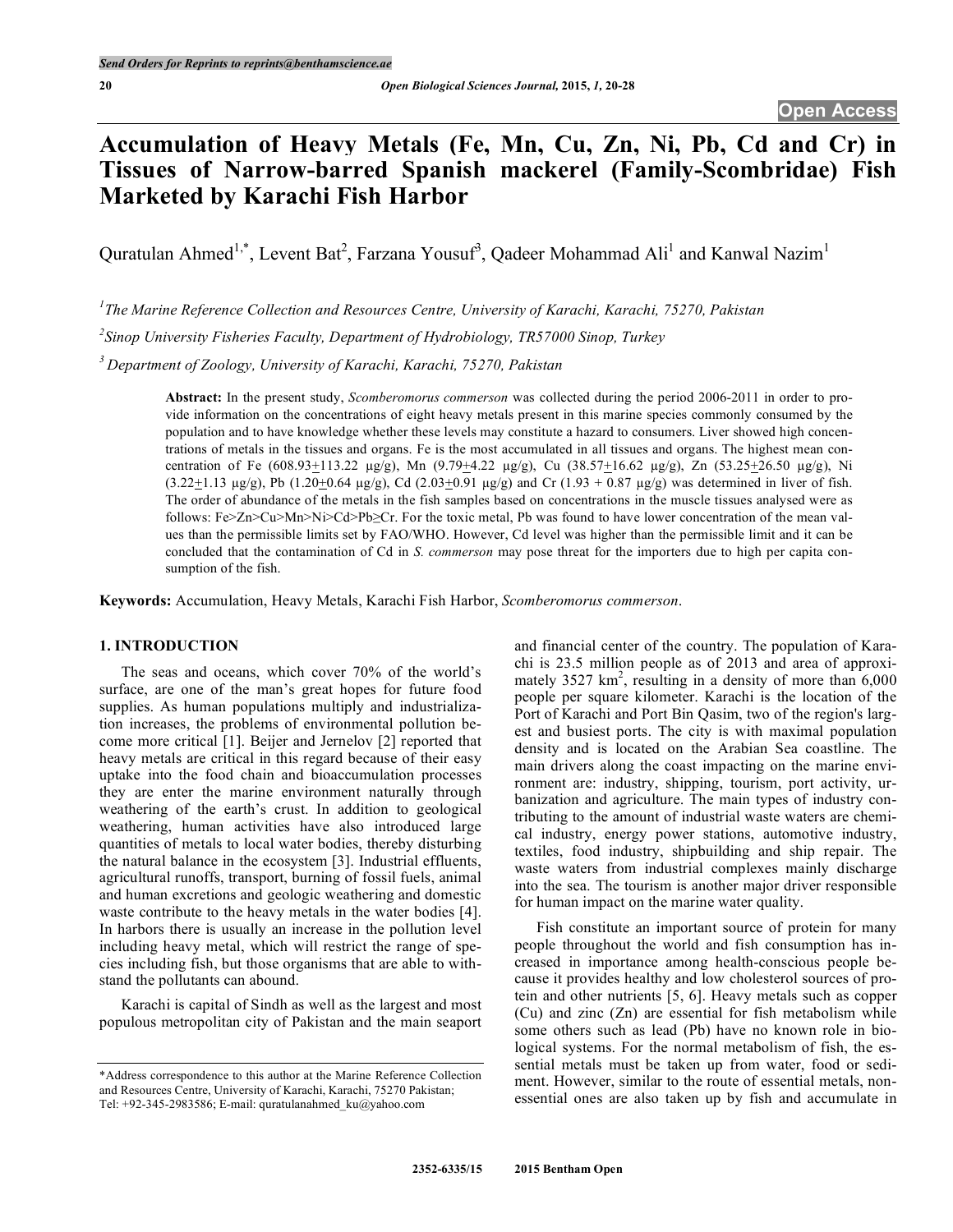**Table 1. Lengths (cm) and weights (g) of** *S. commerson* **samples obtained for analyses and years.**

| Years     | Length (cm)<br>(Min-Max) | Weight (g)<br>(Min-Max) |
|-----------|--------------------------|-------------------------|
| 2006-2007 | 46-49                    | 618-768                 |
| 2007-2008 | $46 - 51$                | 616-742                 |
| 2008-2009 | $46 - 51$                | 612-768                 |
| 2009-2010 | $46 - 50$                | 608-742                 |
| 2010-2011 | $46 - 50$                | 612-731                 |

their tissues [7-13]. Mansour and Sidky [14] reported fish are often at the top of the food chain and have the tendency to concentrate heavy metals from water. Therefore, bioaccumulation of metals in fish can be considered as an index of metal pollution in aquatic ecosystems [3, 15, 16]. That could be a useful tool to study the biological role of metals present at higher concentration in fish [17, 18].

The objective of this study was to determine the heavy metal concentration in muscles, liver, kidney, gills and gonads of *Scomberomorus commerson* collected from Karachi Fish Harbor. Moreover, the present study sought to establish the potential risk to humans due to consumption of contaminated fish with the heavy metals.

## **2. MATERIAL AND METHODS**

Total of 294 fish samples were purchased from Karachi fish harbor during September 2006-December 2011. The lengths (cm) and weights (g) of fish samples obtained for analyses and years are summarized in Table **1**. The fish samples were collected and transported to the laboratory in ice boxes and stored at  $-10^{\circ}$ C until subjected for further analysis sample cleaned with sterile distilled water and then dissected. Fishes were dissected using steel scissors and scalpels to remove approximately 5 g dorsal muscles, entire liver, 2 rakers of gills, entire kidney and entire gonads were dissected, washed with deionized water and weighed fresh wt. (g). After taken fresh weight of samples were ground and calcinated at 500°C for 3 hours until it turned to white or grey ash. The ashes were dissolved with 10 millilitres of 0.1 M HCl according to the method of Gutierrez *et al.* [19] and after which the dissolved ash residue was filtered with Whatman filter paper. 1 ml filtered solution diluted with 25 ml distilled water and make standards for elemental analysis. The equipment (Analyst 700) was started and prepared programme win lab 32 software. Three standards from 1000 ppm stock solution to 2 ppm, 4 ppm and 6 ppm were prepared. The equipment with the above mentioned standards were calibrated. The samples one by one were aspirated to detect the required metals. Finally the report using the software was prepared. Descriptive statistics (mean, standard deviation, range) and three-way analysis of variance (ANOVA) were conducted using excel software. The data transformations allowed for adjusting of all the zero values in the analytical results prior to the ANOVA test. A threeway ANOVA statistical procedure was employed in the

assessment of variation in metal concentrations among fish species. Three-way Analysis of variance (ANOVA) in which the within sample variances and between the sample variances were considered, was utilized to test for the significance of differences between organs and between metals [20].

# **3. RESULTS AND DISCUSSION**

The commercially important fish *S. commerson* was marketed by local fishermen in the most important fishing municipalities in Karachi Fish Harbor, Pakistan to determine eight heavy metals in the tissues and organs of the fish. Concentrations of Fe, Mn, Cu, Zn, Ni, Pb, Cd and Cr in muscles, liver, kidney, gills and gonads of analyzed fish species, expressed by mean value  $\pm$  standard deviation and range are presented in Table **2**.

Liver showed high concentrations of metals in the tissues and organs of narrow-barred Spanish mackerel during all years of the present study. The highest mean concentration of Fe  $(608.93 \pm 113.22 \text{ }\mu\text{g/g})$ , Mn  $(9.79 \pm 4.22 \text{ }\mu\text{g/g})$ , Cu  $(38.57 \pm 16.62 \text{ µg/g})$ , Zn  $(53.25 \pm 26.50 \text{ µg/g})$ , Ni  $(3.22 \pm 1.13 \text{ m})$  $\mu$ g/g), Pb (1.20+0.64  $\mu$ g/g), Cd (2.03+0.91  $\mu$ g/g) and Cr  $(1.93 + 0.87 \text{ µg/g})$  was determined in liver of fish. The distribution of these metals in the organs and tissues of *S. commerson* samples is highly non-homogeneous (Table **3**). These results suggest that the mechanism of entry in to the body is mainly through digestive tract, which seems justified by the ingestion of food. There is general concern about the build-up of relatively high concentrations of metals in predators at the top of food chains. It is important to note that this fish species diet is based on small fishes like anchovies, clupeids, carangids, also squids and shrimps. The concentrations of the non-essential metals Cd and Pb were generally lower than those in other metals in the fish analysed. Both metals were found to largely accumulate in the liver. In the meantime, kidney like liver could also be the major reserve organ of any of the metals. Landis and Yu [21] pointed out that liver plays a central role in metabolizing chemicals foreign to the body and is one of the most important metal storage organs by the digestive tract. It should be emphasised that exposure time is important determinant of toxic effects. The lowest mean concentrations of Cd  $(0.19\pm0.06)$  and Pb  $(0.14\pm0.12 \text{ µg/g})$  were recorded in the muscle tissues.

It is clear that the gills are also one of the major organ of accumulation of heavy metals, since they are in direct contact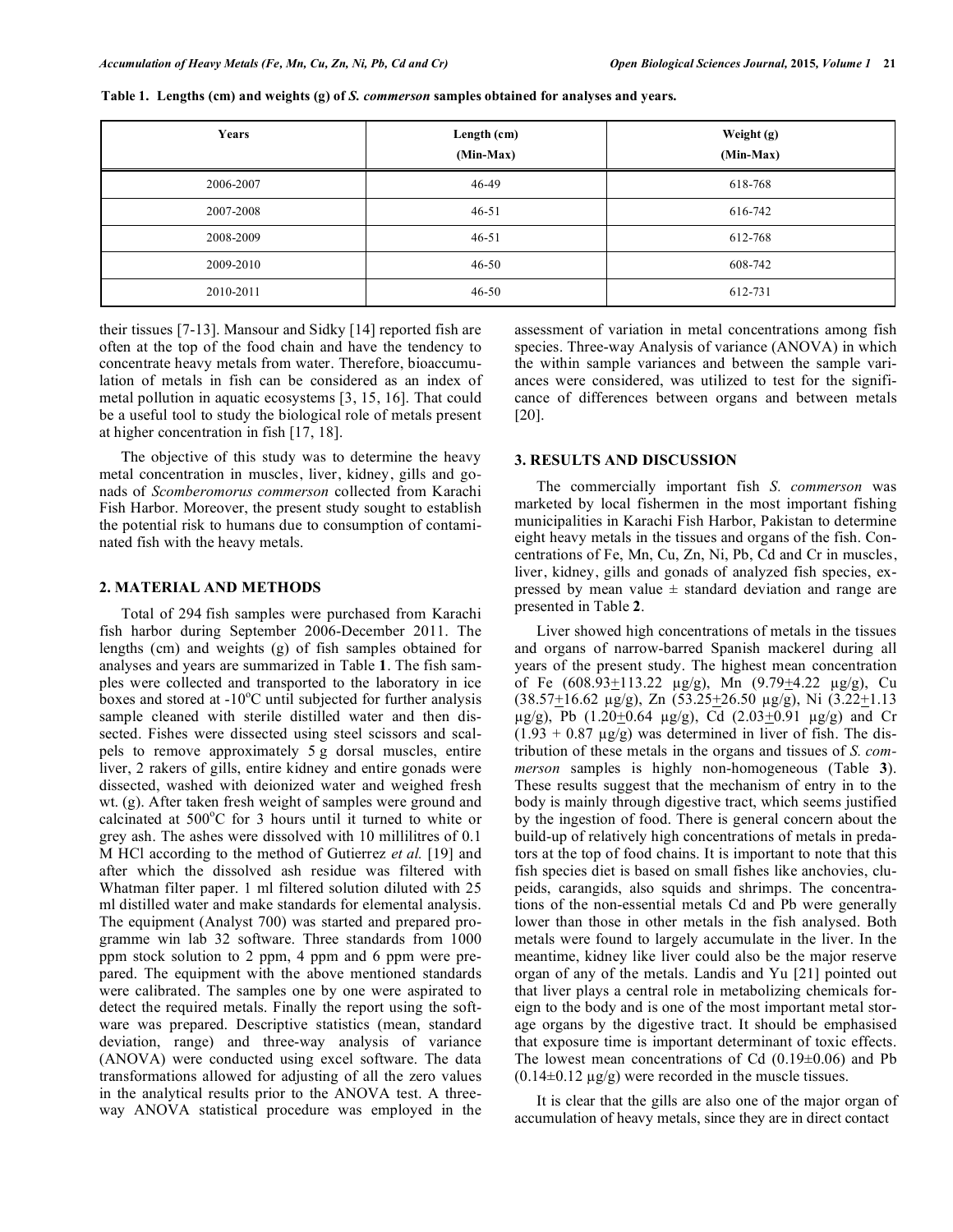|               |           |    | <b>Muscles</b><br>Liver<br>Kidney |                   | <b>Gills</b>      | Gonads            |                   |
|---------------|-----------|----|-----------------------------------|-------------------|-------------------|-------------------|-------------------|
| <b>Metals</b> | Years     | N  | $(Mean \pm SD)$                   | $(Mean \pm SD)$   | $(Mean \pm SD)$   | $(Mean \pm SD)$   | $(Mean \pm SD)$   |
|               | 2006-2007 | 61 | $27.09 \pm 14.67$                 | 379.88 ± 134.10   | $43.03 \pm 18.92$ | $13.73 + 7.13$    | $25.21 \pm 14.26$ |
|               | 2007-2008 | 58 | $35.77 + 19.09$                   | 301.06+91.80      | $48.36 + 23.03$   | $17.09 + 9.36$    | $23.38 + 9.18$    |
| Fe            | 2008-2009 | 60 | $24.82 + 18.58$                   | 469.24+126.54     | 47.09 ± 28.54     | $27.14 \pm 18.82$ | $24.13 \pm 15.24$ |
|               | 2009-2010 | 60 | 44.40+21.22                       | 518.89 ± 128.80   | $38.91 + 22.56$   | $37.78 + 21.85$   | $25.68 + 13.91$   |
|               | 2010-2011 | 55 | $23.71 + 19.59$                   | 608.93+113.22     | $45.13 + 19.88$   | $48.31 + 21.12$   | $32.21 \pm 19.14$ |
| Mn            | 2006-2007 | 61 | $1.41 + 0.72$                     | $4.35 + 2.03$     | $2.14 + 1.02$     | $1.50 + 1.10$     | $1.71 + 0.82$     |
|               | 2007-2008 | 58 | $1.70 + 1.59$                     | $8.62 + 2.62$     | $2.93 + 1.77$     | $2.19 + 1.17$     | $2.16 + 1.03$     |
|               | 2008-2009 | 60 | $1.30 + 1.27$                     | $8.82 + 2.71$     | $2.26 + 2.03$     | $3.91 \pm 1.95$   | $2.67 + 1.29$     |
|               | 2009-2010 | 60 | $2.20 + 1.59$                     | $9.79 + 4.22$     | $3.32 + 2.08$     | $2.71 \pm 1.88$   | $2.41 + 1.35$     |
|               | 2010-2011 | 55 | $2.01 + 1.66$                     | $5.35 + 2.55$     | $3.66 + 2.48$     | $2.92 + 2.17$     | $2.63 + 1.90$     |
|               | 2006-2007 | 61 | $2.78 + 2.33$                     | $31.20 \pm 12.89$ | $2.69 + 2.50$     | $1.59 + 0.76$     | $2.46 + 1.78$     |
|               | 2007-2008 | 58 | $6.83 + 3.98$                     | $31.18 + 14.59$   | $2.78 + 1.62$     | $1.85 + 0.90$     | $2.39 + 1.94$     |
| Cu            | 2008-2009 | 60 | $6.12 + 2.87$                     | $32.67 + 17.03$   | $3.17 + 2.87$     | $2.77 + 1.45$     | $2.04 + 1.68$     |
|               | 2009-2010 | 60 | $6.65 + 2.53$                     | $37.83 \pm 14.02$ | $4.41 + 3.38$     | $6.54 + 3.95$     | $3.17 + 2.43$     |
|               | 2010-2011 | 55 | $5.52 + 2.39$                     | 38.57+16.62       | $3.93 + 2.80$     | $6.98 + 3.78$     | $3.64 + 2.31$     |
|               | 2006-2007 | 61 | $3.17 \pm 1.96$                   | $16.46 + 9.90$    | $3.02 + 2.73$     | $3.74 + 2.45$     | $2.76 + 2.11$     |
|               | 2007-2008 | 58 | $4.99 + 2.66$                     | $30.85 \pm 17.64$ | $2.76 \pm 1.98$   | $3.41 \pm 1.05$   | $2.56 \pm 1.72$   |
| Zn            | 2008-2009 | 60 | $8.94 + 4.22$                     | 43.93 + 20.31     | $3.83 + 2.35$     | $2.95 + 1.71$     | $3.35 + 2.34$     |
|               | 2009-2010 | 60 | $7.16 + 5.68$                     | $53.25 \pm 26.50$ | $4.50 + 3.66$     | $2.90 + 1.93$     | $3.13 \pm 1.98$   |
|               | 2010-2011 | 55 | $9.43 + 5.76$                     | $31.33 + 19.23$   | $3.75 + 1.63$     | $3.14 + 2.88$     | $4.14 + 1.88$     |
|               | 2006-2007 | 61 | $0.16 + 0.12$                     | $1.61 + 0.66$     | $0.26 + 0.18$     | $0.33 + 0.21$     | $0.58 + 0.16$     |
|               | 2007-2008 | 58 | $0.34 + 0.18$                     | $1.44 + 0.86$     | $0.35 + 0.20$     | $0.45 + 0.24$     | $0.55 + 0.17$     |
| Ni            | 2008-2009 | 60 | $1.48 + 0.28$                     | $2.17 + 0.96$     | $0.36 + 0.29$     | $0.33 + 0.25$     | $0.54 + 0.21$     |
|               | 2009-2010 | 60 | $0.57 + 0.31$                     | $2.45 + 0.32$     | $1.40 + 0.42$     | $0.37 + 0.29$     | $0.42 + 0.30$     |
|               | 2010-2011 | 55 | $0.62 + 0.41$                     | $3.22 + 1.13$     | $0.46 + 0.32$     | $0.32 + 0.20$     | $0.36 + 0.28$     |
|               | 2006-2007 |    | $0.14 + 0.12$                     | $0.41 + 0.22$     |                   |                   | $0.28 + 0.12$     |
|               |           | 61 |                                   |                   | $0.16 + 0.10$     | $0.21 + 0.16$     |                   |
|               | 2007-2008 | 58 | $0.22 + 0.14$                     | $0.58 + 0.26$     | $0.23 + 0.17$     | $0.32 + 0.22$     | $0.46 + 0.22$     |
| Pb            | 2008-2009 | 60 | $0.34 + 0.23$                     | $1.20 + 0.64$     | $0.28 + 0.16$     | $0.33 + 0.24$     | $0.42 + 0.22$     |
|               | 2009-2010 | 60 | $0.40 + 0.30$                     | $0.85 + 0.65$     | $0.41 + 0.22$     | $0.56 + 0.22$     | $0.42 + 0.26$     |
|               | 2010-2011 | 55 | $0.54 + 0.37$                     | $1.01 + 0.94$     | $0.33 + 0.20$     | $0.49 + 0.23$     | $0.63 + 0.37$     |
|               | 2006-2007 | 61 | $0.19 + 0.06$                     | $0.54 + 0.16$     | $0.36 + 0.24$     | $0.46 + 0.28$     | $0.32 + 0.21$     |
|               | 2007-2008 | 58 | $0.36 + 0.25$                     | $1.11 + 0.52$     | $0.51 + 0.27$     | $0.48 + 0.29$     | $0.43 + 0.26$     |
| Cd            | 2008-2009 | 60 | $0.22 + 0.19$                     | $1.94 + 0.67$     | $0.55 + 0.26$     | $0.58 + 0.31$     | $0.43 + 0.39$     |
|               | 2009-2010 | 60 | $0.57 + 0.31$                     | $1.14 + 0.75$     | $0.40 + 0.31$     | $1.51 + 0.50$     | $0.43 + 0.32$     |
|               | 2010-2011 | 55 | $0.68 + 0.42$                     | $2.03 + 0.91$     | $1.22 + 0.68$     | $0.56 + 0.21$     | $1.18 + 0.46$     |

**Table 2. Mean concentration of heavy metals (µg/g) in** *Scomberomorus commerson* **fishes from the coast of Karachi (2006-2011).**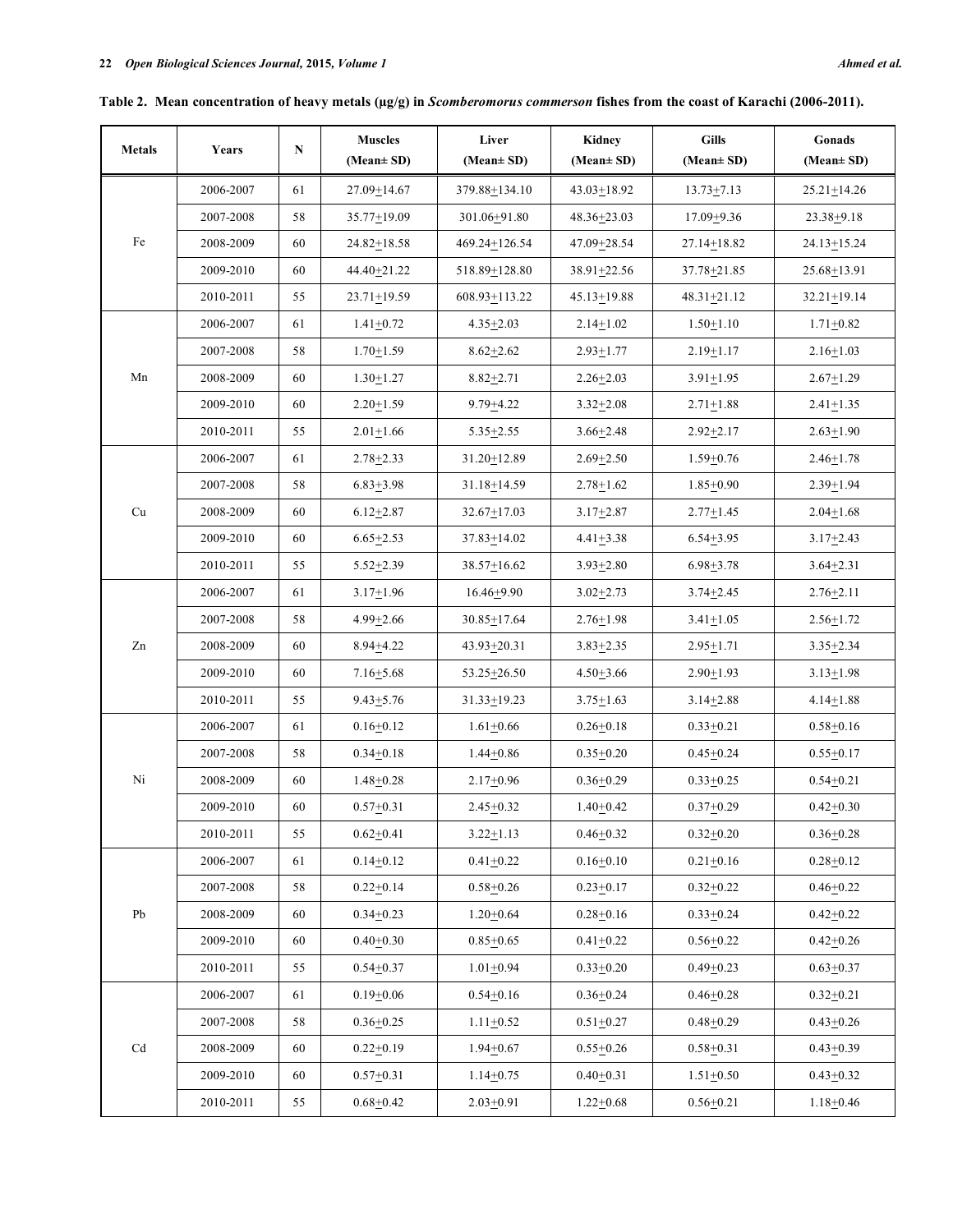**Table 2. contd…**

| <b>Metals</b> | Years     | N  | <b>Muscles</b><br>(Mean $\pm$ SD) | Liver<br>$(Mean \pm SD)$ | Kidney<br>(Mean $\pm$ SD) | <b>Gills</b><br>$(Mean \pm SD)$ | Gonads<br>$(Mean \pm SD)$ |
|---------------|-----------|----|-----------------------------------|--------------------------|---------------------------|---------------------------------|---------------------------|
| Cr            | 2006-2007 | 61 | $0.17+0.08$                       | $0.78 + 0.39$            | $0.42 + 0.26$             | $0.26 + 0.10$                   | $0.24 + 0.15$             |
|               | 2007-2008 | 58 | $0.14 + 0.06$                     | $0.62+0.18$              | $0.19 + 0.10$             | $0.25 + 0.14$                   | $0.17+0.12$               |
|               | 2008-2009 | 60 | $0.38 + 0.24$                     | $1.45 + 0.56$            | $0.25 + 0.16$             | $0.17+0.10$                     | $0.28 + 0.20$             |
|               | 2009-2010 | 60 | $0.44 + 0.20$                     | $1.66 + 0.63$            | $0.29 + 0.26$             | $0.74 + 0.31$                   | $0.46 + 0.33$             |
|               | 2010-2011 | 55 | $0.51+0.22$                       | $1.93 + 0.87$            | $0.42 + 0.21$             | $1.34 + 0.64$                   | $0.43 + 0.24$             |

# **Table 3. Analysis of variance (ANOVA) in** *Scomberomorus commerson* **fish from the coast of Karachi.**

| <b>Metals</b> | <b>Effect</b>                                     | Sum of square                                                    | df                                                     | Mean square                                    | $\mathbf F$                  | $\boldsymbol{P}$     |
|---------------|---------------------------------------------------|------------------------------------------------------------------|--------------------------------------------------------|------------------------------------------------|------------------------------|----------------------|
| Fe            | Organs<br>Year<br>Organs * Year<br>Error<br>Total | 4.2417<br>599955.781<br>1707501.243<br>7.1737<br>4.9907          | $\overline{4}$<br>$\overline{4}$<br>16<br>1368<br>1468 | 1.0607<br>149988.945<br>106718.828<br>2389.542 | 4436.901<br>62.769<br>44.661 | .000<br>.000<br>.000 |
| Mn            | Organs<br>Year<br>Organs * Year<br>Error<br>Total | 7428.249<br>760.316<br>913.597<br>6452.485<br>39410.926          | $\overline{4}$<br>$\overline{4}$<br>16<br>1370<br>1470 | 1857.062<br>190.079<br>57.100<br>4.710         | 394.294<br>40.358<br>5.284   | .000<br>.000<br>.000 |
| Cu            | Organs<br>Year<br>Organs * Year<br>Error<br>Total | 260511.938<br>3937.988<br>2895.251<br>64891.163<br>531383.189    | $\overline{4}$<br>$\overline{4}$<br>16<br>1369<br>1469 | 65127.985<br>984.497<br>196.418<br>91.647      | 1373.996<br>20.770<br>4.144  | .000<br>.000<br>.000 |
| Zn            | Organs<br>Year<br>Organs * Year<br>Error<br>Total | 271966.105<br>13947.159<br>34366.097<br>102712.825<br>663680.190 | $\overline{4}$<br>$\overline{4}$<br>16<br>1370<br>1470 | 67991.526<br>3486.790<br>2147.881<br>74.973    | 906.882<br>46.507<br>28.649  | .000<br>.000<br>.000 |
| Ni            | Organs<br>Year<br>Organs * Year<br>Error<br>Total | 768.244<br>33.319<br>95.034<br>502.980<br>2482.335               | $\overline{4}$<br>$\overline{4}$<br>16<br>1370<br>1470 | 192.061<br>8.330<br>5.943<br>.367              | 523.130<br>22.688<br>.685    | .000<br>.000<br>.951 |
| Pb            | Organs<br>Year<br>Organs * Year<br>Error<br>Total | 82.783<br>28.402<br>10.783<br>277.099<br>748.763                 | $\overline{4}$<br>$\overline{4}$<br>16<br>1395<br>1495 | 20.696<br>7.101<br>.674<br>.163                | 127.128<br>43.617<br>4.140   | .000<br>.000<br>.000 |
| Cd            | Organs<br>Year<br>Organs * Year<br>Error<br>Total | 95.645<br>20.134<br>11.456<br>210.949<br>932.161                 | $\overline{4}$<br>$\overline{4}$<br>16<br>1370<br>1470 | 23.911<br>5.033<br>.325<br>.154                | 155.291<br>32.689<br>2.109   | .000<br>.000<br>.000 |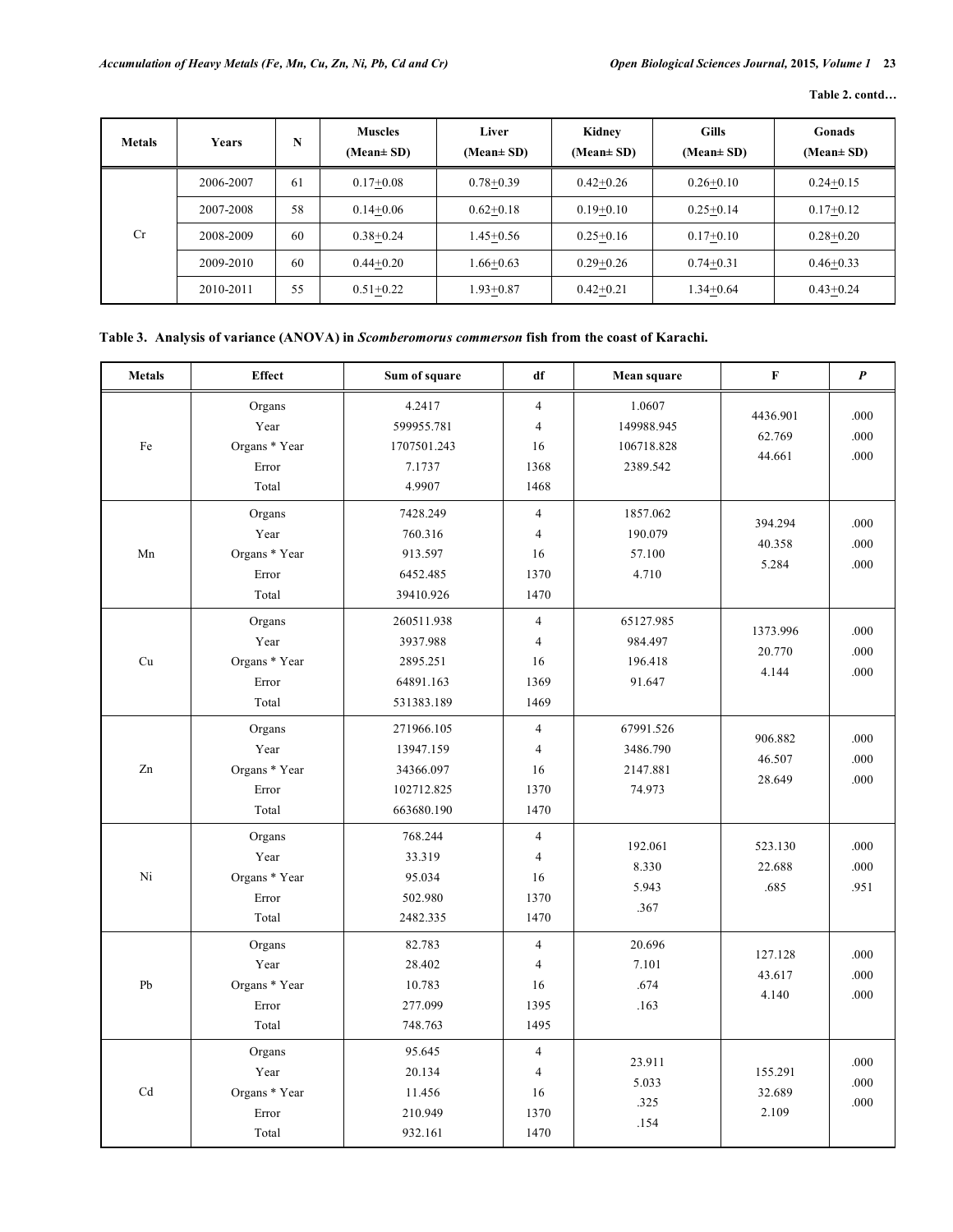| <b>Metals</b> | Effect                                            | Sum of square                                      | df                           | Mean square                       |                              |                      |
|---------------|---------------------------------------------------|----------------------------------------------------|------------------------------|-----------------------------------|------------------------------|----------------------|
| Cr            | Organs<br>Year<br>Organs * Year<br>Error<br>Total | 383.021<br>71.644<br>35.873<br>212.076<br>1468.717 | 4<br>4<br>16<br>1370<br>1470 | 95.755<br>17.911<br>2.242<br>.155 | 618.573<br>115.703<br>14.484 | .000<br>.000<br>.000 |

with the water and therefore are the first barrier of defence and because gills are the first organs to be exposed to suspended particles in the water column.

Fe is the most accumulated in all tissues and organs. The essential metals, particularly Mn, Zn and Cu were evenly distributed across the different fish tissues and organs (Table **2**). Zn, Cu and Ni levels were higher in the muscles than those in other tissues except liver. The order of abundance of the metals in the fish samples based on concentrations in the muscle tissues analysed were as follows: Fe>Zn>Cu> Mn>Ni>Cd>Pb≥Cr. Recently, Bat [22] reviewed the results of the selected heavy metals (Fe, Zn, Ni, Cu, Mn, Pb, Cd and Co) in fish captured from the Black Sea coasts of Turkey and the metal concentrations decrease in the order Zn>Fe>Cu> Mn>Pb>Ni>Co>Cd. Below is a summary of the general distribution of the eight heavy metals in the tissues and organs:

Fe: Liver> Kidney>Muscles> Gills> Gonads

Mn: Liver> Kidney> Gills> Gonads>Muscles

Cu: Liver>Muscles>Gills >Kidney>Gonads

Zn: Liver>Muscles> Kidney> Gills> Gonads

Ni: Liver>Muscles>Kidney>Gonads>Gills

Pb: Liver>Gonads>Gills>Muscles>Kidney

Cd: Liver>Gills>Kidney>Gonads>Muscles

Cr: Liver>Gills>Muscles>Kidney>Gonads

In general, results of the present study show a trend similar to what many authors have pointed out before around the world, about the accumulation of these metals in fish tissues [7, 10, 23-29]. Also, authors agree that liver is the highest concentrations of heavy metals analysed are shown.

Legal thresholds are not available for essential elements in Europe. Commission Regulation (EC) [30] indicates that maximum level is  $0.30$  mg  $\text{kg}^{-1}$  wet weights for Pb. However, in the muscle tissues of fish the mean metal concentrations exceed the permissible limits of Pb established by Commission Regulation (EC) [30], but was still acceptable according to Georgian and Russian Federation limits for Pb (mg/kg wet weight) which is 1.0 [31, 32]. Pb contents in the fish samples were within the permissible limits.

The Joint FAO/WHO Expert Committee on Food Additives established a PTWI for Pb of 0.025 mg/kg body weight/week which was equivalent to 1.725 mg/week for a 70 kg adult [33]. In Pakistan, where the average weekly consumption of fish is 35 g per person and the maximum Pb levels in muscle tissues of *S. commerson*, weekly intake calculated ranged from  $0.005 \pm 0.004$  mg (35 g x  $0.14 \pm 0.12$ ) mg/1000 g) in 2006-2007 to 0.019±0.013 mg (35 g x  $0.54\pm0.37$  mg/1000 g) in 2010-2011, which is less than the maximum permissible intake of Pb established by FAO/WHO [33]. Similarly, Tabinda *et al*. [34] showed that Pb levels in *Pampus argenteus* and *Tenualosa ilisha* from Keti Bunder, south-east of Karachi in Thatta district of Sindh province, Pakistan exceeded the recommended limits.

In case of Cd, Commission Regulation (EC) [30] indicates that maximum level is  $0.05 \text{ mg kg}^{-1}$  wet weight. The permissible limits for Cd Moreover, the Joint FAO/WHO Expert Committee on Food Additives established a PTWI for Cd of 0.007 mg/kg body weight/week which was equivalent to 0.49 mg/week for a 70 kg adult [33]. By using the means of weekly fish consumption in Pakistan of 35 g per person and the maximum Cd levels in muscle tissues of *S. commerson*, weekly intake calculated ranged from 0.007±0.002 mg  $(35 \text{ g x } 0.19 \pm 0.06 \text{ mg}/1000 \text{ g})$  in 2006-2007 to 0.024 $\pm$ 0.012 mg (35 g x 0.68±0.42 mg/1000 g) in 2010-2011. As regards Cd concentrations in the muscle tissues of *S. commerson*, the estimated PTWI in the present study is higher than permissible limits and seems not to be appropriate for human health. Here, the results are similar to those reported by Raza *et al*. [35]. They found that Cd was found maximum in *Parastromateus niger* from northwest coastal area of Karachi. It is possible that short-term exposure to this metal doesn't cause immediate health threats to humans. It is also worth pointing out that metal contents were expressed as  $\mu$ g.g<sup>-1</sup> dry weight in the present study.

Results of these previous studies and the present study confirm that heavy metal concentrations in marine organisms have increased in coast of Karachi (see Figs. **1-8**). In the present study an approx. 1.7-1.8 fold increase of Ni and Zn levels in the fish samples in 2010-2011 compare with 2006- 2007 (Figs. **4-5**). The results showed that Fe and Mn have increased 1.5 fold and Pb and Cr have increased 2.5 fold in 2010-2011 compare with 2006-2007 (Figs. **1**, **2**, **6** and **8**). It was also observed that Cu and Cd have increased 1.44 fold and 3 fold, respectively during past five years (Figs. **3** and **7**). Heavy metal pollution of the Karachi coasts has become an important problem because of industrialization processes and pollutant loads from two main rivers discharging into the sea [35].

### **CONCLUSION**

The heavy metal concentrations except Cd in the commercially important fish do not present any danger to human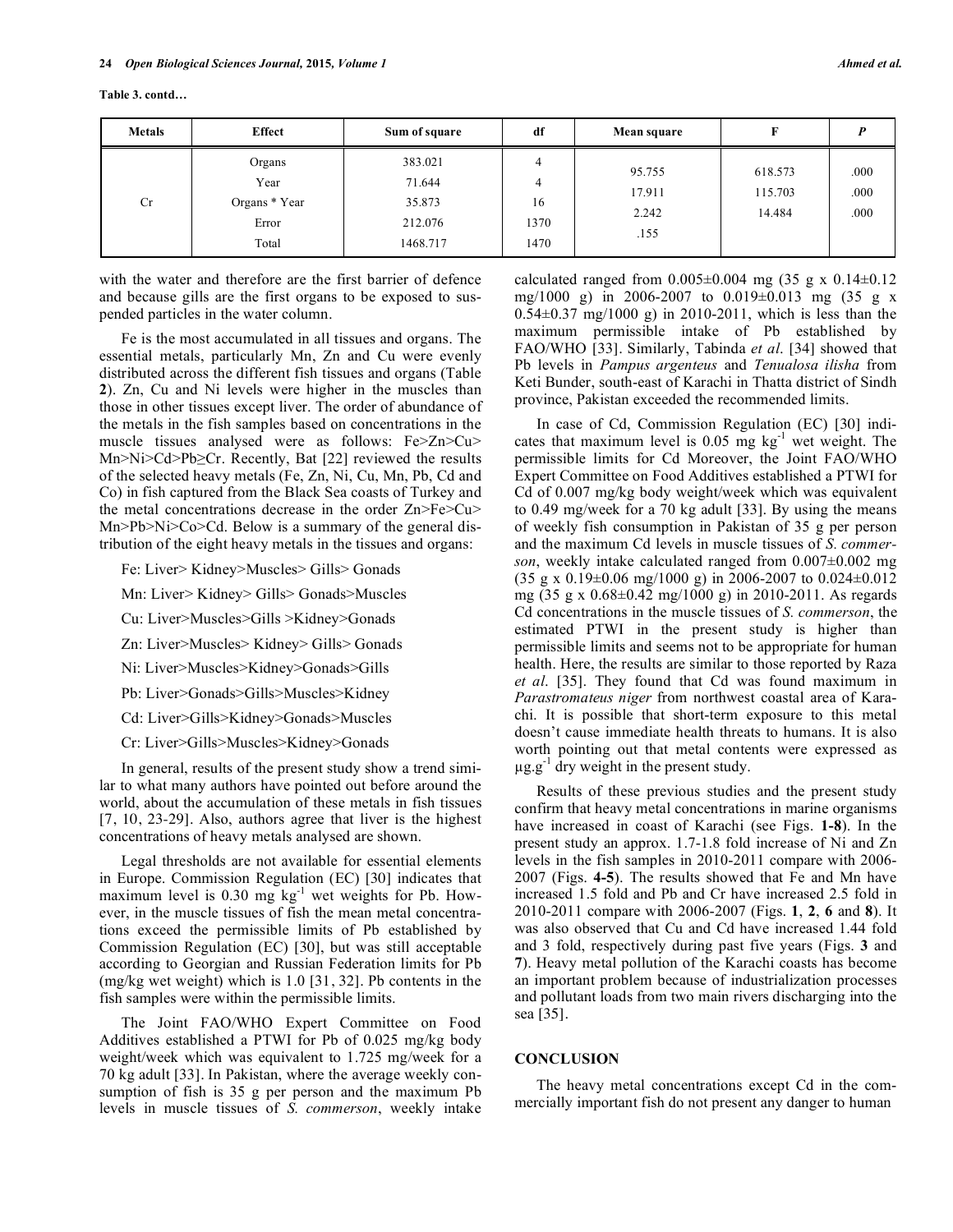

**Fig. (1).** Fe levels (mean± SD) in *S. commerson* from Karachi coast between 2006 and 2011.



**Fig. (2).** Mn levels (mean± SD) in *S. commerson* from Karachi coast between 2006 and 2011.



**Fig. (3).** Cu levels (mean± SD) in *S. commerson* from Karachi coast between 2006 and 2011.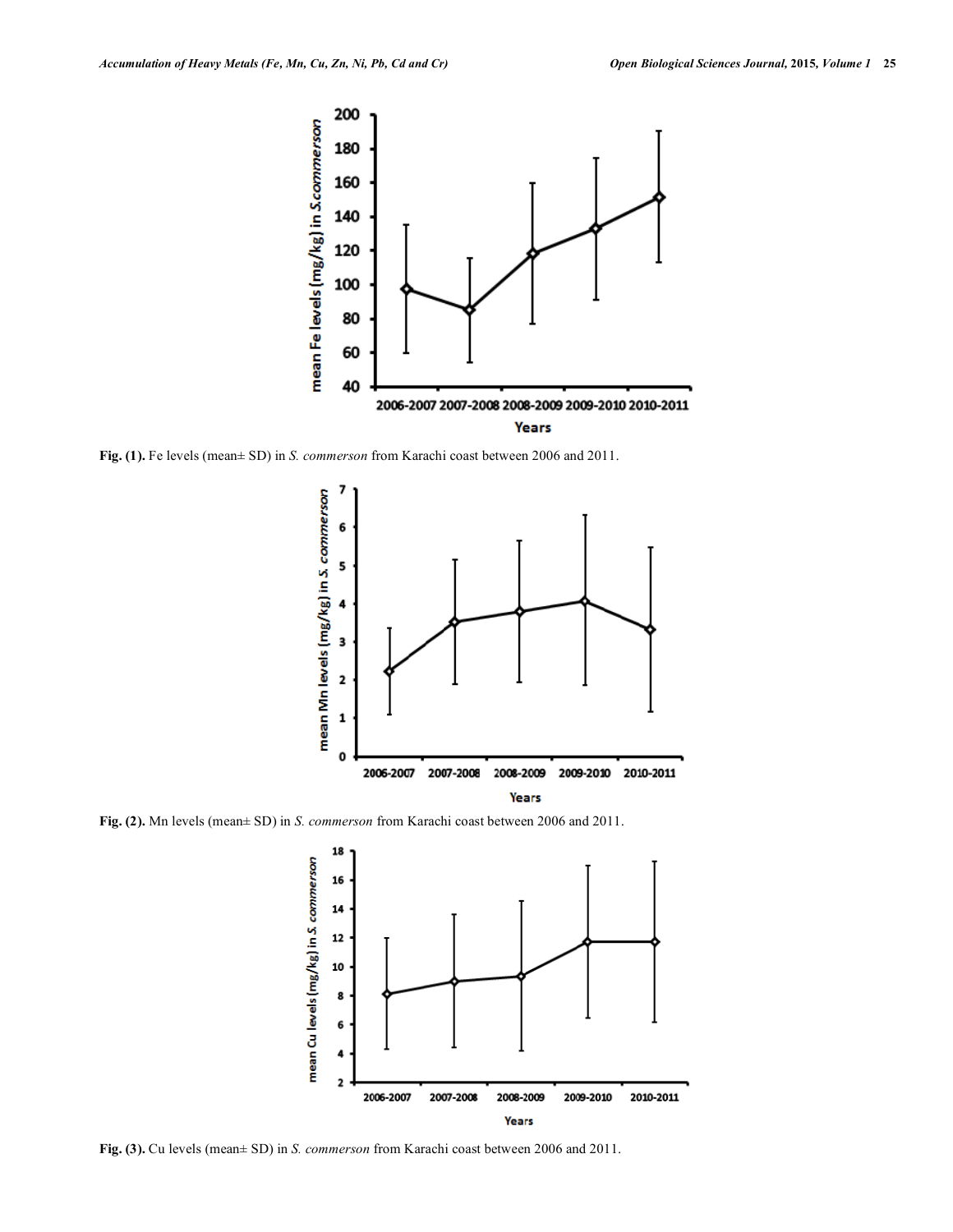

**Fig. (4).** Zn levels (mean± SD) in *S. commerson* from Karachi coast between 2006 and 2011.



**Fig. (5).** Ni levels (mean± SD) in *S. commerson* from Karachi coast between 2006 and 2011.



**Fig. (6).** Pb levels (mean± SD) in *S. commerson* from Karachi coast between 2006 and 2011.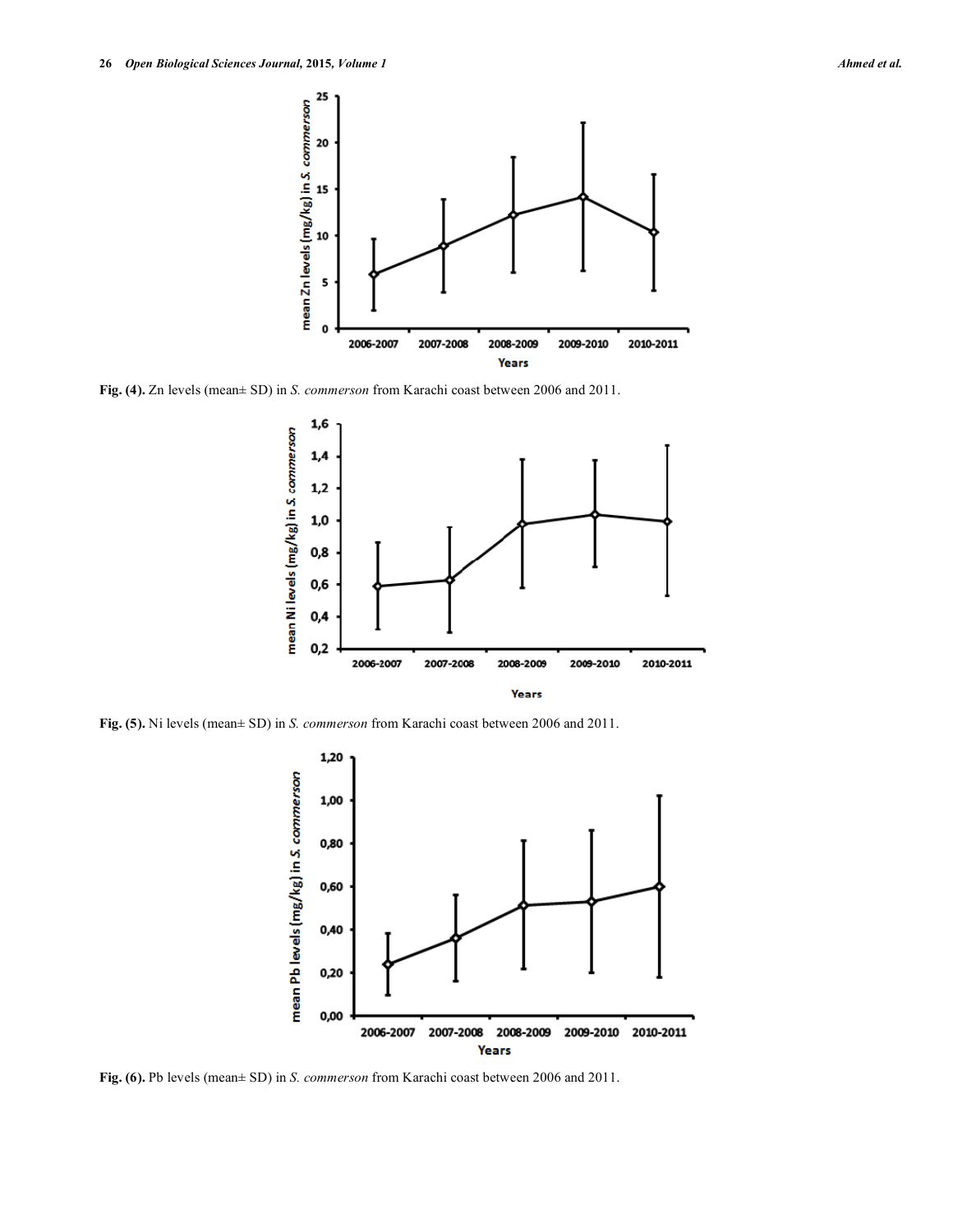

**Fig. (7).** Cd levels (mean± SD) in *S. commerson* from Karachi coast between 2006 and 2011.



**Fig. (8).** Cr levels (mean± SD) in *S. commerson* from Karachi coast between 2006 and 2011.

health. However, in the presence of intense local pollution in the sea, the pollution of the commercial fish may well attain the limiting concentrations. Another relevant consideration is the proportion of fish in diets in different countries and regions. In the light of the available data and the anthropogenic activities in the natural levels and relative proportions of the metals in the marine environment, investigations of marine organisms, especially those of commercial importance, must be continued.

# **CONFLICT OF INTEREST**

The authors confirm that this article content has no conflict of interest.

#### **ACKNOWLEDGEMENTS**

Declared none.

#### **REFERENCES**

- [1] Williams J. Introduction to marine pollution control, USA: John Wiley-Inter Science Publication 1979; pp. 1-50.
- [2] Beijer K, Jernelov A. Sources, transport and transformation of metals in the environment. In: Friberg L, Nordberg, GF, Vouk VB, Eds. Handbook on the toxicology of metals. Amsterdam: Elsevier 1986; pp. 68-84.
- [3] Förstner U, Wittmann GTW. Metal pollution in the aquatic environment. Second Revised ed., Berlin: Springer-Verlag 1983.
- [4] Adnano DC. Trace metals in the terrestrial environment. New York: Springer Verlag 1986.
- [5] Burger J, Gechfeld M. Heavy metals in commercial fish in New Jersey. Environ Res 2005; 99: 403-12.
- [6] Agusa T, Kunto G, Yasunaga H, Iwata A, Subramanian A, Tanabe S. Concentrations of trace elements in marine fish and its risk assessment in Malaysia. Mar Pollut Bull 2005; 51:896-911.
- [7] Canli M, Atli G. The relationships between heavy metal (Cd, Cr, Cu, Fe, Pb, Zn) levels and the size of six Mediterranean fish species. Environ Pollut 2003; 121(1): 129-36.
- [8] Türkmen A, Türkmen M, Tepe Y, Akyurt I. Heavy metals in three commercially valuable fish species from Iskenderun bay, northern east Mediterranean sea, Turkey. Food Chem 2005; 91: 167-72.